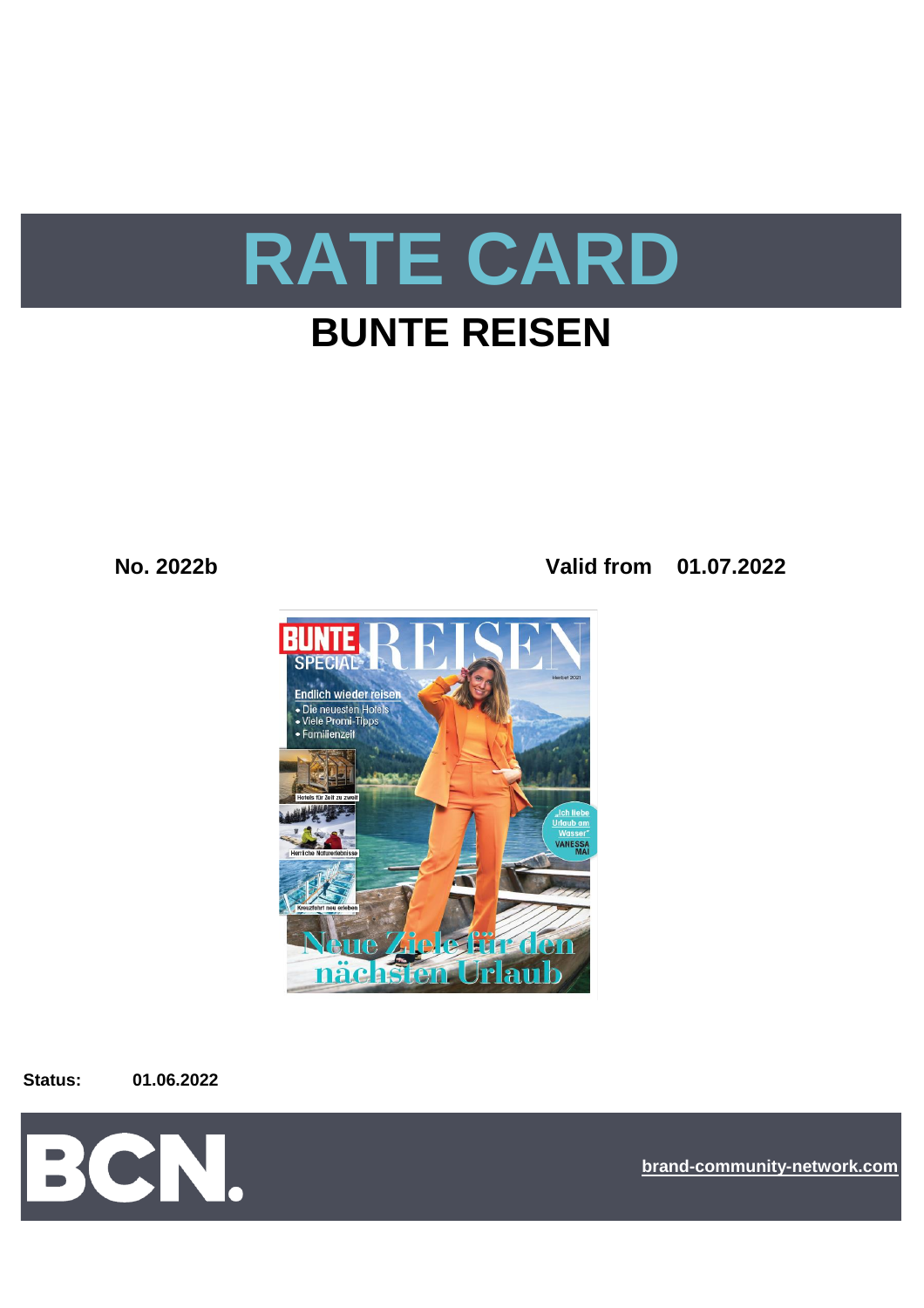## **PUBLISHER'S DATA**

BUNTE Entertainment Verlag GmbH Commerzbank AG D-81825 München BIC: DRES DEFF 680

T +49 89 9250 3669 [andrea.laub@burda.com](mailto:heike.lauber@burda.com) **Terms of payment:**

## **Print Management/Placement**

Iris Armbruster AdTech Factory GmbH Anzeigen BUNTE Reisen Hauptstraße 127 D-77652 Offenburg T +49 781 84 2521 [iris.armbruster@adtechfactory.com](mailto:iris.armbruster@adtechfactory.com)

## **Ad Management/Order Management**

Hauptstraße 127 D-77652 Offenburg T +49 781 84 3751

## **Frequency of publication Technical data:**

**& on sale date**

2 times per year (subject to change)

## **Place of publication**

#### **Publisher Bank accounts: Bank accounts:**

Arabellastraße 23 IBAN: DE54 6808 0030 0723 4120 00 UniCredit Bank AG **Brand Director IBAN: DE19 7002 0270 0015 0249 05** Andrea Laub BIC: HYVEDEMMXXX

Invoices are due in net 30 days after the invoice date. The publisher guarantees a 2 per cent discount for advance payments, provided that the invoice amount is submitted on the publication date of the issue in which the advertisement is published at the latest and no older invoices are outstanding. In the event that the payment target is exceeded, default interest pursuant to Clause 11 of the Terms and Conditions of 5 per cent is calculated based on the respective base rate pursuant to Section 1 (1) of the German Discount Rate Transition Law (Diskontsatz-Überleitungs-Gesetz– DÜG). All prices are net prices. The statutory value-added tax is added. Direct debit is possible.

#### AdTech Factory GmbH **Terms and conditions:**

All ad orders are exclusively carried out pursuant to the General Terms and Conditions. These have to be requested directly from BCN or can be viewed online at:

[orders@adtechfactory.com](mailto:orders@adtechfactory.com) [brand-community-network.com/terms-conditions](https://bcn.burda.com/terms-conditions)

[duon-portal.de/](https://duon-portal.de/) For current and binding technical data, log onto duon-portal.de. Also available as PDF download.

## München, PZN 512440 **Delivery of printer's copy:**

Please upload all copies electronically to duon-portal.de. For support please e-mail support@duon-portal.de or call +49 40 37 41 17 50.

## **General legal notice:**

The warranty claims specified in the publishers' general terms and conditions apply only when the certified technical requirements and standards published on the DUON portal have been fulfilled as well as the delivery has been carried out via the DUON portal. This also holds when data are provided without proof.

## **Online advertisement booking:**

The current, binding technical advertisement bookings can also be sent via the online booking system:

[BCNPublisherManagementBunteFreundinFFF@burda.com](https://www.obs-portal.de/)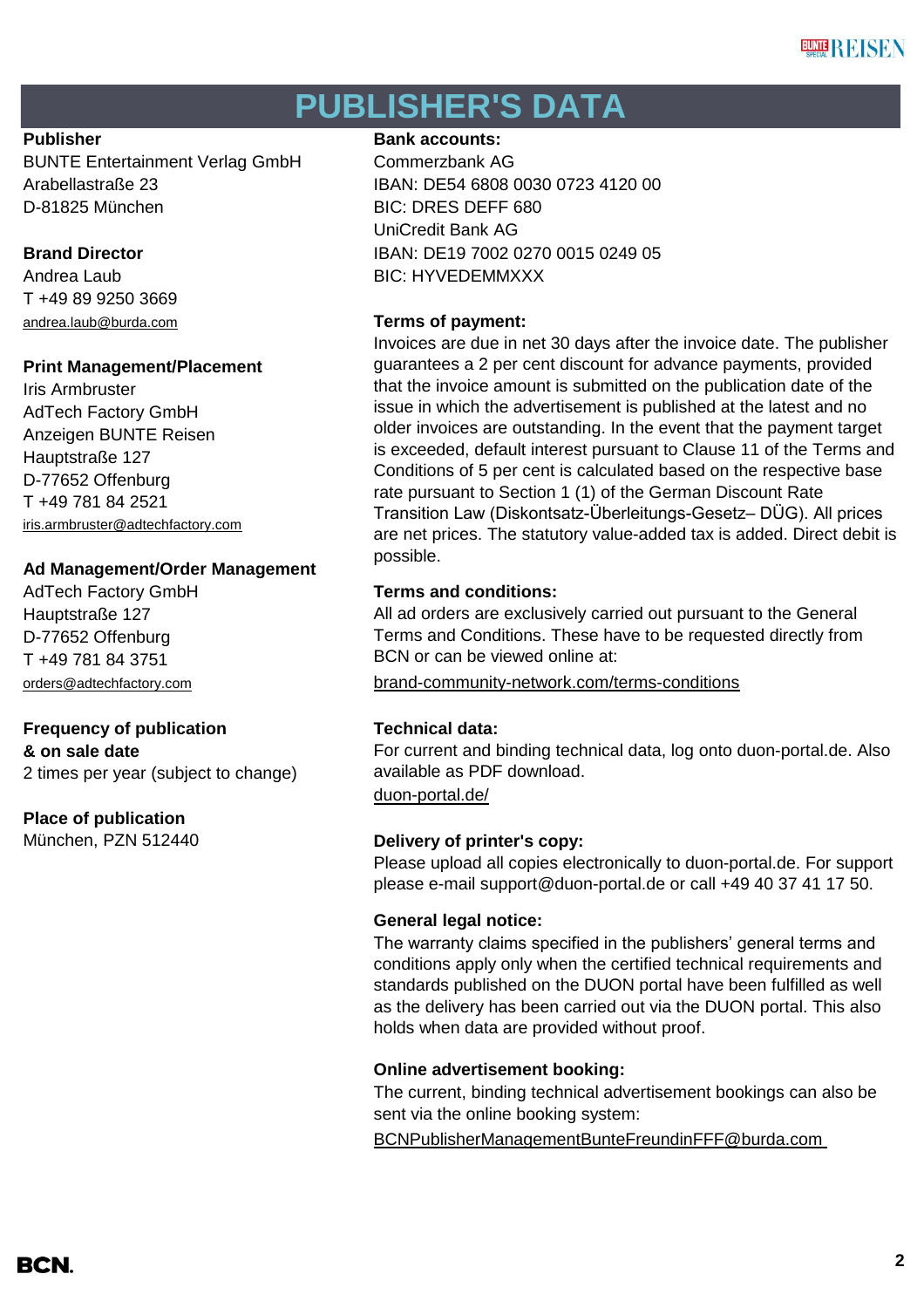# **FORMATS & RATES**

| Format              | <b>Placement</b>           | <b>Bleed format*</b> | Rate                  |
|---------------------|----------------------------|----------------------|-----------------------|
| $2/1$ page          | Standard                   | 430 x 289            | 24,700 €              |
| $1/1$ page          | Standard                   | 215 x 289            | 13,700 €              |
| 3/4 page vertical   | Standard                   | 147 x 289            | 12,100 €              |
| 1/2 page vertical   | Standard                   | 101 x 289            | 9,300 $\epsilon$      |
| 1/2 page horizontal | Standard                   | 215 x 138            | $9,300 \in$           |
| 1/3 page vertical   | Standard                   | 69 x 289             | 7,100 €               |
| 1/3 page horizontal | Standard                   | $215 \times 91$      | 7,100 €               |
|                     |                            |                      |                       |
|                     | <b>Cover Gatefold</b>      |                      | 36,400 €              |
|                     | additional technical costs |                      | on request            |
| $2/1$ page          | <b>Opening Spread</b>      | 430 x 289            | 30,800 €              |
| $1/1$ page          | inside front cover         | 215 x 289            | 16,100 €              |
| $1/1$ page          | outside back cover         | 215 x 289            | 16,100 €              |
|                     |                            |                      | *width x height in mm |

#### **Ad combinations:**

The reduced combination special price for the combination of advertisements is based on comparison of separate advertisement bookings. To this end, the advertisements of an advertiser with an identical product/creation in the same format must appear in all magazines in parallel issues.

#### **Advertorials:**

[brand-community-network.com/advertisin](https://bcn.burda.com/advertisingsolutions/print/native-ads)gsolutions/print/native-ads Formats and prices for advertorials created by the editorial team on request. For more information, please visit

#### **Consecutive Ads:**

Surcharge on two or more adverts on consecutive partial-page ads: 10%

#### **Fixed placements:**

Agreed fixed placements (e.g. first for a business line, commodity group, etc.) entitle the publisher to bill a

#### **Type area format:**

On request.

#### **Digital rate card:**

Please find the digital rate card here: [brand-community-network.de/advertisingsolutions/digital/prices](https://bcn.burda.com/advertisingsolutions/digital/prices)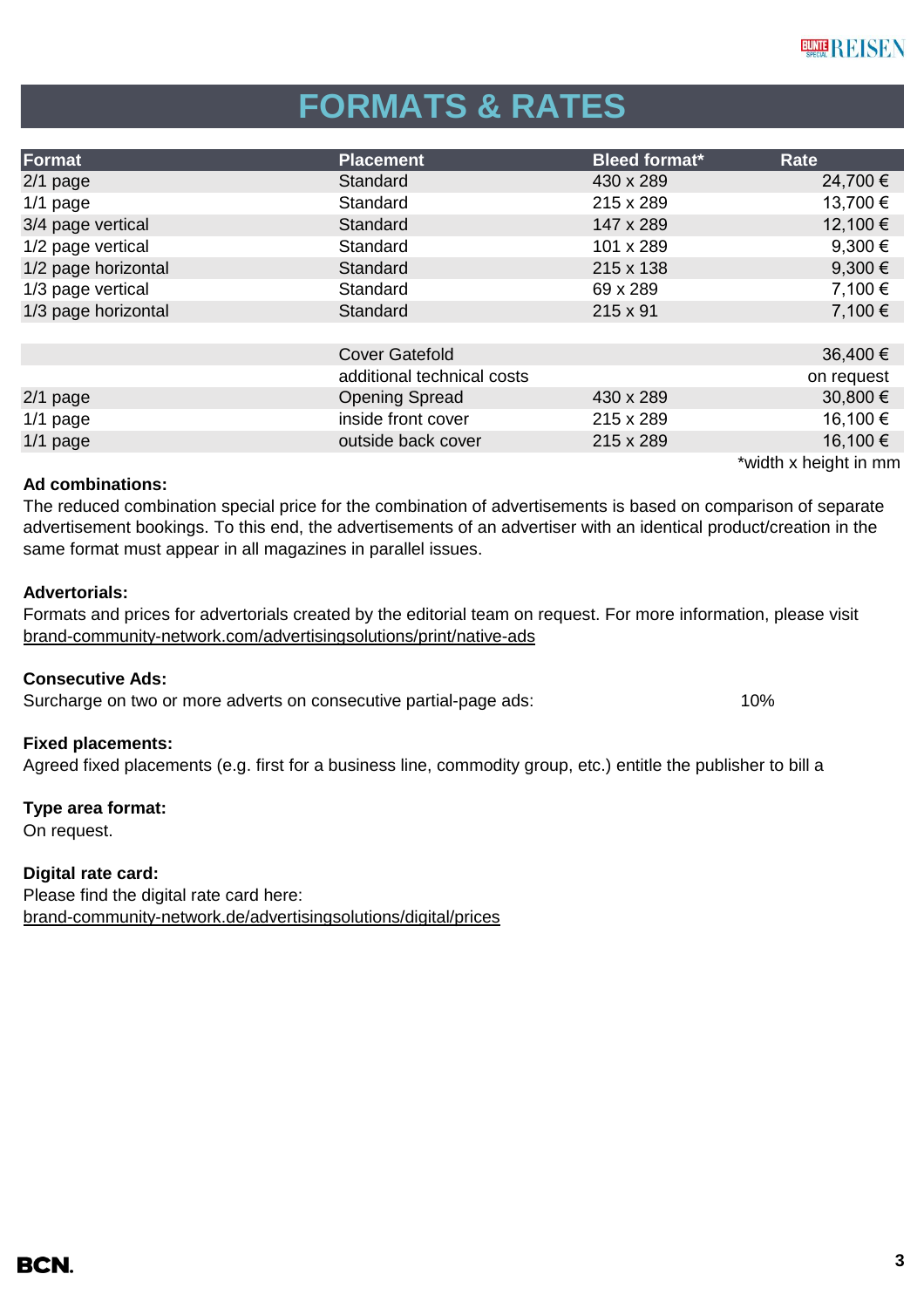# **AD SPECIALS**

|                                    | <b>Circulation excl.</b> | Additional ad specials available on request.                                                         |  |
|------------------------------------|--------------------------|------------------------------------------------------------------------------------------------------|--|
| <b>Rates per thousand</b>          | <b>Subscriptions</b>     |                                                                                                      |  |
| <b>Bound inserts</b>               |                          | Prices apply for the booking of at least the entire                                                  |  |
| up to 4 pages                      | 138€                     | domestic print run.                                                                                  |  |
| up to 8 pages                      | 163€                     | The publisher reserves the right to reschedule                                                       |  |
| up to 12 pages                     | 190€                     | bookings with less than domestic print run.                                                          |  |
| up to 4 pages with additional proc | 166€                     | Smaller booking units, e.g. according to Nielsen                                                     |  |
| up to 8 pages with additional proc | 196€                     | areas or federal states, are possible. For these<br>will be charged an additional 25 % per thousand. |  |
| <b>Glued-on inserts</b>            |                          |                                                                                                      |  |
| Postcard up to 10 g                | 73€                      | A minimum run of 30.000 copies applies for all                                                       |  |
| Booklet up to 10 g                 | 101€                     | ad specials.                                                                                         |  |
| Sample up to 10 g                  | 117€                     |                                                                                                      |  |
| Sample up to 20 g                  | 124 €                    |                                                                                                      |  |
| <b>Loose inserts</b>               |                          |                                                                                                      |  |
| up to $10 g$                       | 135€                     |                                                                                                      |  |
| up to $20 g$                       | 146€                     |                                                                                                      |  |
| up to $30 g$                       | 159€                     |                                                                                                      |  |
| up to $40 g$                       | 172€                     |                                                                                                      |  |
| up to $50 g$                       | 185€                     |                                                                                                      |  |

**All tariff ad specials are eligible for discount and count towards the annual agreement commitment.**

#### **Calculation basis:**

The calculation basis is the planned circulation or IVW quarterly report upon order confirmation, exclusive of the respective e-paper copies.

#### **Delivered quantity:**

The delivered quantity is based on the planned print run or IVW quarterly report valid at the date of the order confirmation, plus 2 % surplus. In order to react to circulation fluctuations at short notice, we recommend contacting our Print Management/Placement (see "Your Personal Contacts" page) one more time before production start.

#### **Delivery address and deadline:**

Please find the delivery address and deadline on the respective order confirmation. An incoming goods inspection does not take place at the printing plant.

#### **Conditions of delivery:**

Ad specials must be delivered in accordance with the guidelines of the Bundesverband für Druck und Medien (German Association of Print and Media), and be clearly marked with the name of the publication and issue. The material must be delivered, carriage paid, to the address where it will be processed.

#### **Order and cancellation date:**

See "special closing dates" on page "Schedule & Topics Print"; due to limited availability, we strongly recommend booking as early as possible.

#### **Proviso:**

Should any processing problems arise, completion of the circulation takes priority over ad special processing.

#### **AdSpecial Portal:**

BCNPublisherManag Binding technical information on Ad Specials and information on deadlines, samples and delivery for the participating objects is available for download at adspecial-portal.de

**Glued-on inserts:** The basis is a 1/1 carrier advertisement.

#### **Sample products:**

An additional postal fee applies to samples and objects over 2.5 mm thickness.

#### **Samples:**

Samples must be presented by the closing date at the latest. For product samples 50 pieces are required up front. For all other ad specials a minimum of 5 samples are required. To be sent: AdTech Factory, Print Management, Hauptstraße 127, 77652 Offenburg, Germany.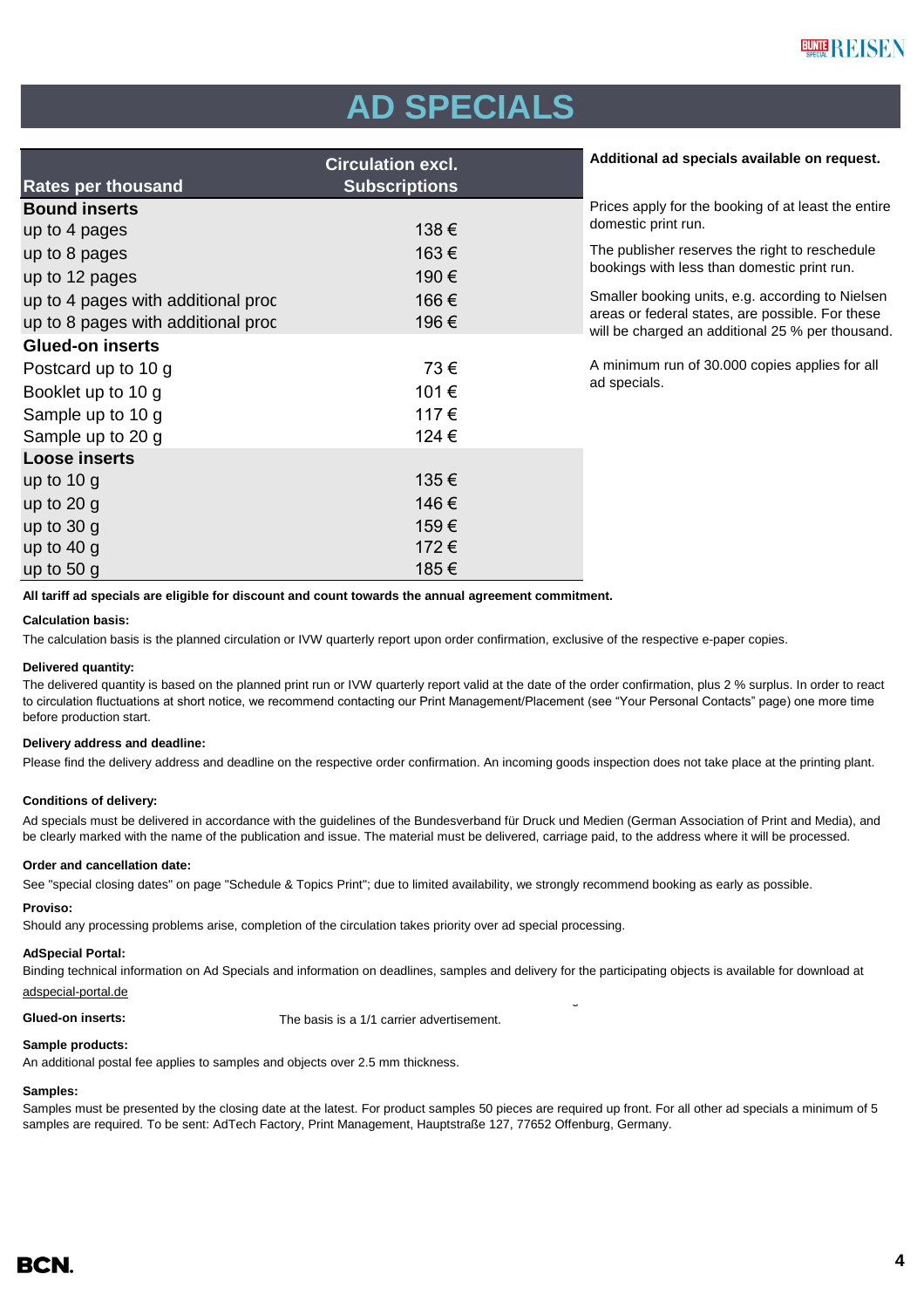| <b>SCHEDULE</b>                                                             |              |                                                |             |                                |  |  |
|-----------------------------------------------------------------------------|--------------|------------------------------------------------|-------------|--------------------------------|--|--|
| The BCN topic preview tool provides you with attractive themes or specials: |              | brand-community-network.com/topic-preview-tool |             |                                |  |  |
| No.                                                                         | On sale date | Closing date*                                  | Copy date** | <b>Special closing date***</b> |  |  |
| 1/22                                                                        | 19.05.22     | 06.04.22                                       | 13.04.22    | 23.03.22                       |  |  |
| 2/22                                                                        | 13.10.22     | 08.09.22                                       | 15.09.22    | 25.08.22                       |  |  |

\* Closing & cancellation date

\*\* Delivery date for printer's copies

\*\*\* Closing & cancellation date for ad specials, special formats, special placements